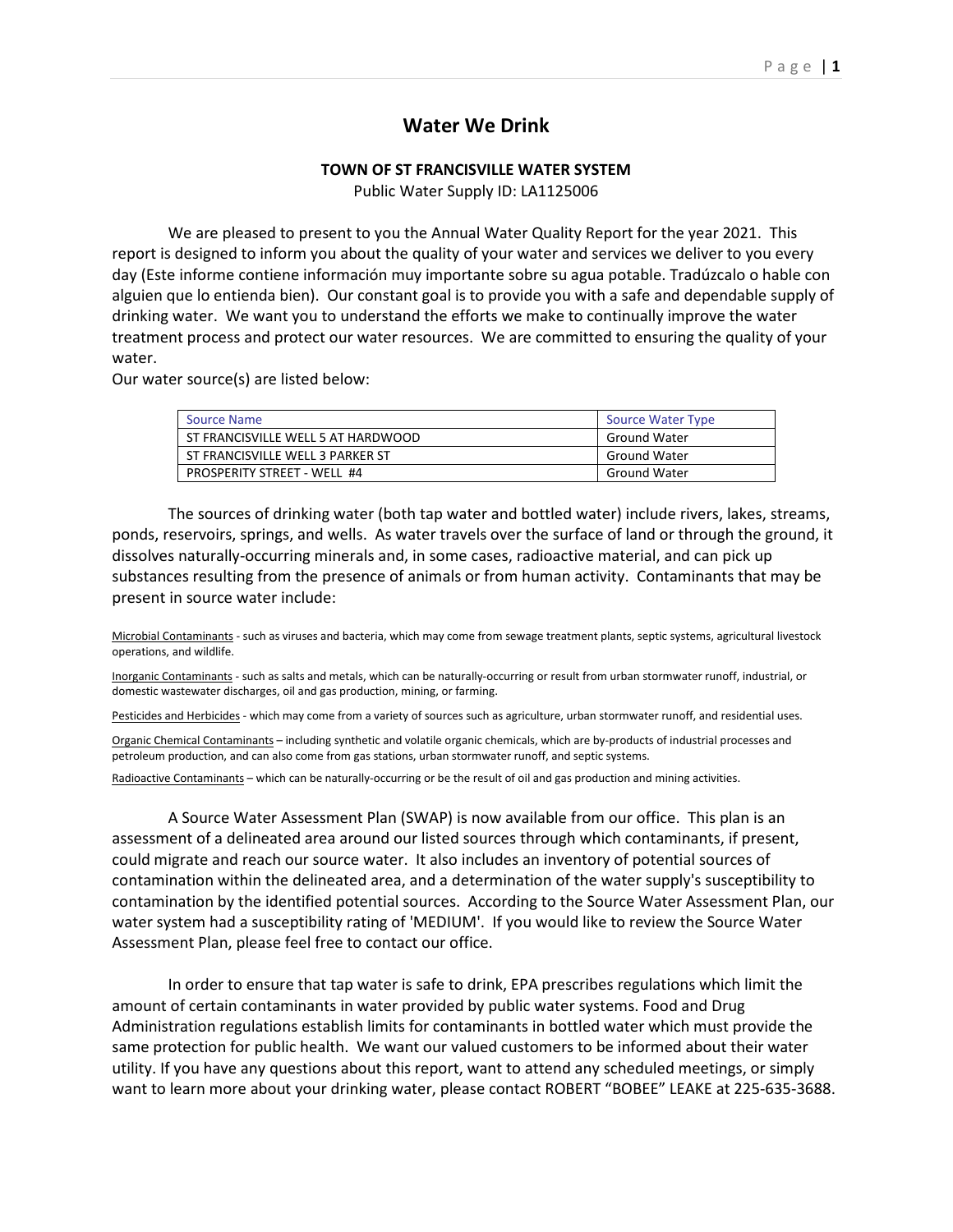If present, elevated levels of lead can cause serious health problems, especially for pregnant women and young children. Lead in drinking water is primarily from materials and components associated with service lines and home plumbing. TOWN OF ST FRANCISVILLE WATER SYSTEM is responsible for providing high quality drinking water, but cannot control the variety of materials used in plumbing components. When your water has been sitting for several hours, you can minimize the potential for lead exposure by flushing your tap for 30 seconds to 2 minutes before using water for drinking or cooking. If you are concerned about lead in your water, you may wish to have your water tested. Information on lead in drinking water, testing methods, and steps you can take to minimize exposure is available from the Safe Drinking Water Hotline or a[t http://www.epa.gov/safewater/lead.](http://www.epa.gov/safewater/lead)

The Louisiana Department of Health routinely monitors for constituents in your drinking water according to Federal and State laws. The tables that follow show the results of our monitoring during the period of January 1st to December 31st, 2021. Drinking water, including bottled water, may reasonably be expected to contain at least small amounts of some contaminants. The presence of contaminants does not necessarily indicate that water poses a health risk.

In the tables below, you will find many terms and abbreviations you might not be familiar with. To help you better understand these terms, we've provided the following definitions:

## Parts per million (ppm) or Milligrams per liter (mg/L) – one part per million corresponds to one minute in two years or a single penny in \$10,000.

Parts per billion (ppb) or Micrograms per liter (ug/L) – one part per billion corresponds to one minute in 2,000 years, or a single penny in \$10,000,000.

Picocuries per liter (pCi/L) – picocuries per liter is a measure of the radioactivity in water.

Treatment Technique (TT) – an enforceable procedure or level of technological performance which public water systems must follow to ensure control of a contaminant.

Action level (AL) – the concentration of a contaminant that, if exceeded, triggers treatment or other requirements that a water system must follow.

Maximum contaminant level (MCL) – the "Maximum Allowed" MCL is the highest level of a contaminant that is allowed in drinking water. MCL's are set as close to the MCLG's as feasible using the best available treatment technology.

Maximum contaminant level goal (MCLG) – the "Goal" is the level of a contaminant in drinking water below which there is no known or expected risk to human health. MCLG's allow for a margin of safety.

Maximum residual disinfectant level (MRDL) – The highest level of a disinfectant allowed in drinking water. There is convincing evidence that addition of a disinfectant is necessary for control of microbial contaminants.

Maximum residual disinfectant level goal (MRDLG) – The level of a drinking water disinfectant below which there is no known or expected risk to health. MRDLGs do not reflect the benefits of the use of disinfectants to control microbial contaminants.

Level 1 assessment – A study of the water system to identify potential problems and determine (if possible) why total coliform bacteria have been found in our water system.

Level 2 Assessment - A very detailed study of the water system to identify potential problems and determine (if possible) why an E. coli MCL violation has occurred and/or why total coliform bacteria have been found in our water system on multiple occasions.

## During the period covered by this report we had the below noted violations.

| <b>Compliance Period</b>                            | Analyte | Type |  |  |  |  |  |
|-----------------------------------------------------|---------|------|--|--|--|--|--|
| No Violations Occurred in the Calendar Year of 2021 |         |      |  |  |  |  |  |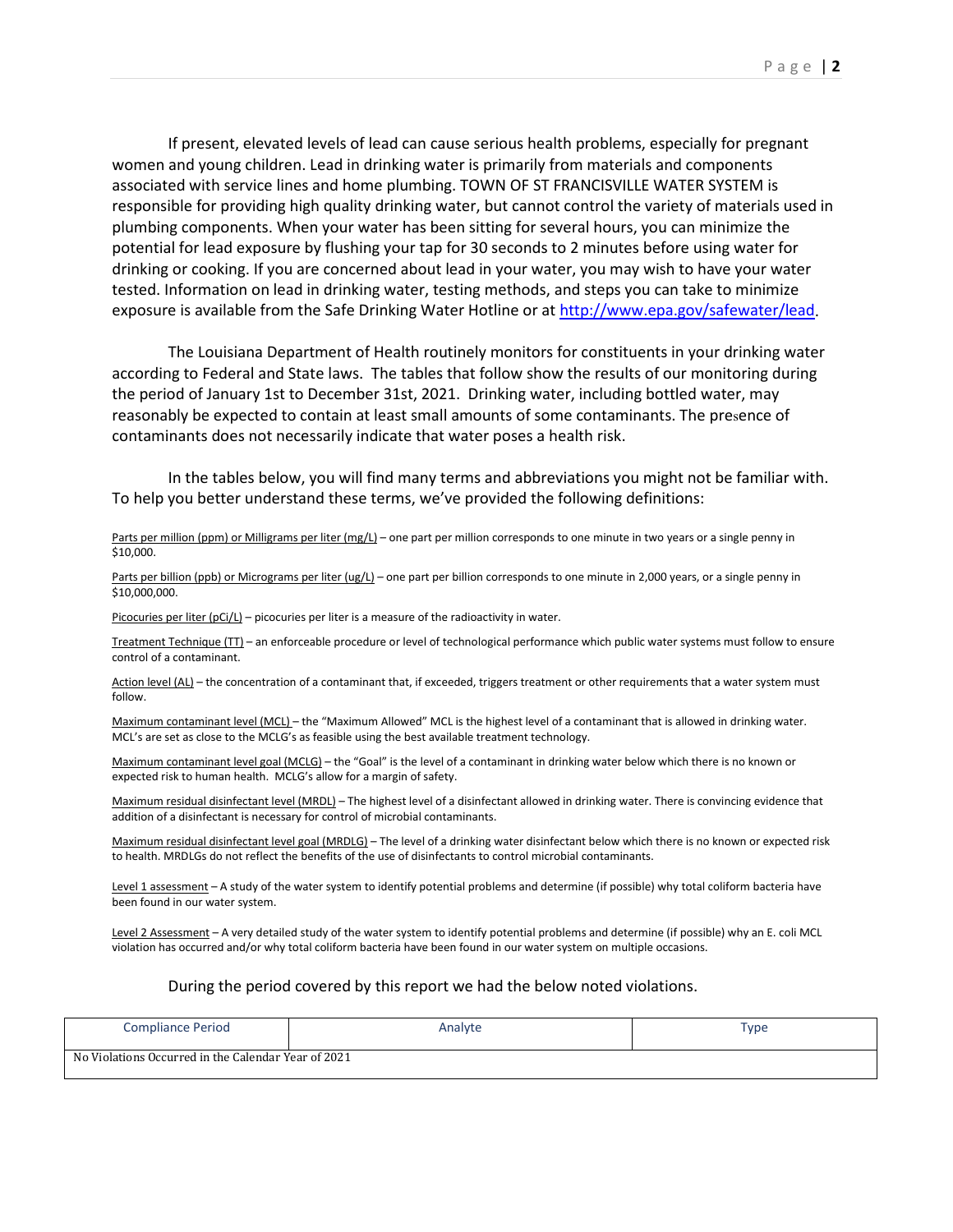Our water system tested a minimum of 2 samples per month in accordance with the Total Coliform Rule for microbiological contaminants. With the microbiological samples collected, the water system collects disinfectant residuals to ensure control of microbial growth.

| <b>Disinfectant</b> | Date | <b>HighestRAA</b>   | Unit | Range                                    | <b>MRDL</b> | <b>MRDLG</b> | Source<br><b>vpical</b>                  |
|---------------------|------|---------------------|------|------------------------------------------|-------------|--------------|------------------------------------------|
| <b>CHLORINE</b>     | 2021 | -<br><b></b><br>___ | ppm  | $\overline{\phantom{0}}$<br>0.59<br>1.73 |             | $\epsilon$   | Water additive used to control microbes. |

In the tables below, we have shown the regulated contaminants that were detected. Chemical Sampling of our drinking water may not be required on an annual basis; therefore, information provided in this table refers back to the latest year of chemical sampling results. To determine compliance with the primary drinking water standards, the treated water is monitored when a contaminant is elevated in the source water.

| <b>Source Water Regulated</b><br><b>Contaminants</b> | Collection<br>Date | <b>Highest</b><br>Value | Range          | Unit | <b>MCL</b> | <b>MCLG</b> | <b>Typical Source</b>                                                                                                           |
|------------------------------------------------------|--------------------|-------------------------|----------------|------|------------|-------------|---------------------------------------------------------------------------------------------------------------------------------|
| <b>FLUORIDE</b>                                      | 5/12/2021          | 0.3                     | $0.1 - 0.3$    | ppm  | 4          | -4          | Erosion of natural deposits; Water additive<br>which promotes strong teeth; Discharge from<br>fertilizer and aluminum factories |
| PENTACHLOROPHENOL                                    | 5/12/2021          | 0.014                   | $0 -$<br>0.014 | ppb  |            | 0           | Discharge from wood preserving factories                                                                                        |

| <b>Treated Water Regulated</b><br>Contaminants | Collection<br>Date | Highest<br>Value | Range     | Unit | <b>MCL</b> | <b>MCLG</b> | <b>Typical Source</b>                                                                             |
|------------------------------------------------|--------------------|------------------|-----------|------|------------|-------------|---------------------------------------------------------------------------------------------------|
| NITRATE-NITRITE                                | 5/12/2021          | 0.2              | $0 - 0.2$ | ppm  | 10         | 10          | Runoff from fertilizer use; Leaching from<br>septic tanks, sewage; Erosion of natural<br>deposits |

| Source Water Radiological<br>Contaminants                   | Collection<br>Date | <b>Highest</b><br>Value | Range | Unit | <b>MCL</b> | <b>MCLG</b> | <b>Typical Source</b> |  |  |
|-------------------------------------------------------------|--------------------|-------------------------|-------|------|------------|-------------|-----------------------|--|--|
| No Detected Results were Found in the Calendar Year of 2021 |                    |                         |       |      |            |             |                       |  |  |

| <b>Treated Water</b>                                        | Collection | <b>Highest</b> | Range | Unit | <b>MCL</b> | <b>MCLG</b> | <b>Typical Source</b> |  |
|-------------------------------------------------------------|------------|----------------|-------|------|------------|-------------|-----------------------|--|
| <b>Radiological Contaminants</b>                            | Date       | Value          |       |      |            |             |                       |  |
| No Detected Results were Found in the Calendar Year of 2021 |            |                |       |      |            |             |                       |  |

| Lead and<br>Copper                                          | Date | 90 <sup>TH</sup><br>Percentile | Range | Unit | AL | <b>Sites</b><br>Over AL | Typical Source |  |  |
|-------------------------------------------------------------|------|--------------------------------|-------|------|----|-------------------------|----------------|--|--|
| No Detected Results were Found in the Calendar Year of 2021 |      |                                |       |      |    |                         |                |  |  |

| <b>Disinfection</b><br><b>Byproducts</b> | Sample Point            | Period | <b>Highest</b><br><b>LRAA</b> | Range            | Unit | <b>MCL</b> | <b>MCLG</b> | <b>Typical Source</b>                        |
|------------------------------------------|-------------------------|--------|-------------------------------|------------------|------|------------|-------------|----------------------------------------------|
| TOTAL HALOACETIC<br>ACIDS (HAA5)         | #2-ROSEDOWN APT. HWY 10 | 2021   | 9                             | $9.1 -$<br>9.1   | ppb  | 60         | $\Omega$    | By-product of drinking<br>water disinfection |
| TOTAL HALOACETIC<br>ACIDS (HAA5)         | #3 LEGION & WILCOX      | 2021   | <sup>2</sup>                  | $1.5 -$<br>1.5   | ppb  | 60         | $\Omega$    | By-product of drinking<br>water disinfection |
| <b>TTHM</b>                              | #2-ROSEDOWN APT, HWY 10 | 2021   | 18                            | $17.5 -$<br>17.5 | ppb  | 80         | $\Omega$    | By-product of drinking<br>water chlorination |
| <b>TTHM</b>                              | #3 LEGION & WILCOX      | 2021   | 3                             | $3.2 -$<br>3.2   | ppb  | 80         | $\Omega$    | By-product of drinking<br>water chlorination |